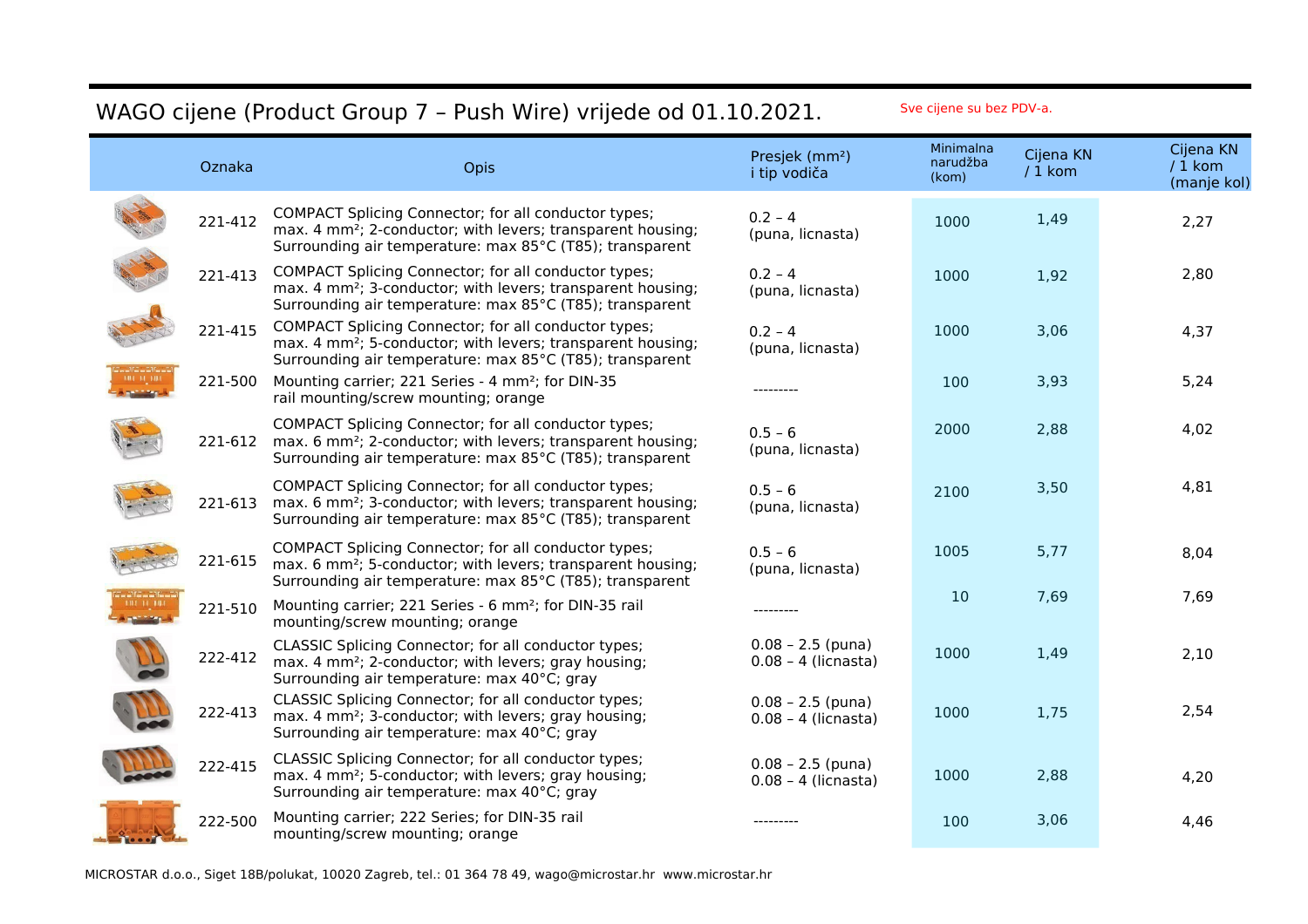| 222-505  | Strain relief plate; for mounting carrier;<br>221 or 222 Series, can be snapped                                                                                                             |                                              | 100            | 2,10 | 3,15 |
|----------|---------------------------------------------------------------------------------------------------------------------------------------------------------------------------------------------|----------------------------------------------|----------------|------|------|
| 222-510  | Angled DIN-rail adapter; in combination with<br>mounting carrier; 221-500 or 222-500;<br>for DIN-35 rail mounting; gray                                                                     |                                              | 100            | 2,10 | 3,15 |
| 221-2401 | Inline splicing connector with lever; for all conductor types;<br>2-conductor; transparent housing; white cover;<br>Surrounding air temperature: max 85°C (T85); transparent                | $0,2 - 4$ (puna)<br>$0,5 - 2,5$ (licnasta)   | 60             | 2,71 | 2,71 |
|          | Inline splicing connector with lever; for all conductor types;<br>221-2411 2-conductor; transparent housing; Transparent cover;<br>Surrounding air temperature: max 85°C (T85); transparent | $0,2 - 4$ (puna)<br>$0, 5 - 2, 5$ (licnasta) | 60             | 2,71 | 2,71 |
|          | 221-2501 Mounting carrier with strain relief; 1-way; for inline splicing<br>connector with lever; for screw mounting; gray                                                                  |                                              | 5              | 3,85 | 3,85 |
| 221-2502 | Mounting carrier with strain relief; 2-way; for inline splicing<br>connector with lever; for screw mounting; gray                                                                           |                                              | 5 <sub>5</sub> | 4,20 | 4,20 |
| 221-2503 | Mounting carrier with strain relief; 3way; for inline splicing<br>connector with lever; for screw mounting; gray                                                                            |                                              | 5 <sub>5</sub> | 4,81 | 4,81 |
| 221-2504 | Mounting carrier with strain relief; 4-way; for inline splicing<br>connector with lever; for screw mounting; gray                                                                           |                                              | 5 <sub>1</sub> | 5,42 | 5,42 |
| 221-2505 | Mounting carrier with strain relief; 5-way; for inline splicing<br>connector with lever; for screw mounting; gray                                                                           |                                              | 5              | 5,86 | 5,86 |
| 221-2511 | Mounting carrier with strain relief; 1-way; for inline splicing<br>connector with lever; with snap-in mounting foot; gray                                                                   |                                              | 5 <sup>5</sup> | 3,85 | 3,85 |
|          | 221-2512 Mounting carrier with strain relief; 2-way; for inline splicing<br>connector with lever; with snap-in mounting foot; gray                                                          |                                              | 5              | 4,55 | 4,55 |
| 221-2513 | Mounting carrier with strain relief; 3-way; for inline splicing<br>connector with lever; with snap-in mounting foot; gray                                                                   |                                              | 5              | 5,16 | 5,16 |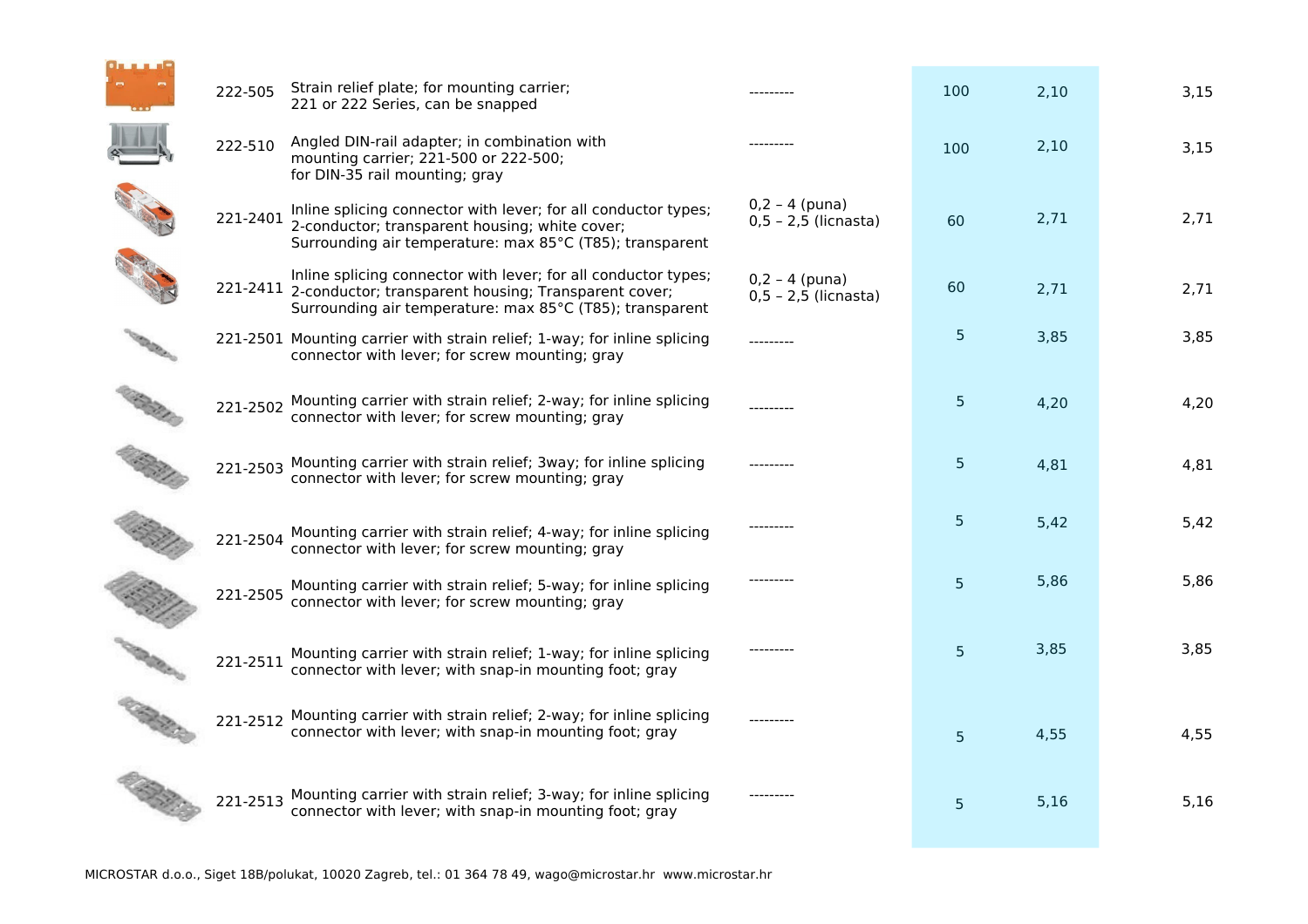|          | 221-2514 Mounting carrier with strain relief; 4-way; for inline splicing<br>connector with lever; with snap-in mounting foot; gray | 5 <sup>5</sup> | 5,60 | 5,60 |
|----------|------------------------------------------------------------------------------------------------------------------------------------|----------------|------|------|
|          | 221-2515 Mounting carrier with strain relief; 5-way; for inline splicing<br>connector with lever; with snap-in mounting foot; gray | 5 <sup>5</sup> | 6,12 | 6,12 |
|          | 221-2521 Mounting carrier; 1-way; for inline splicing connector with<br>lever; for screw mounting; gray                            | 5 <sup>1</sup> | 3,50 | 3,50 |
|          | 221-2522 Mounting carrier; 2-way; for inline splicing connector with<br>lever; for screw mounting; gray                            | 5 <sup>5</sup> | 3,85 | 3,85 |
|          | 221-2523 Mounting carrier; 3-way; for inline splicing connector with<br>lever; for screw mounting; gray                            | 5 <sub>1</sub> | 4,37 | 4,37 |
| 221-2524 | Mounting carrier; 4-way; for inline splicing connector with lever; for screw mounting; gray                                        | 5 <sup>5</sup> | 4,63 | 4,63 |
| 221-2525 | Mounting carrier; 5-way; for inline splicing connector with<br>lever; for screw mounting; gray                                     | 5 <sup>5</sup> | 5,16 | 5,16 |
| 221-2531 | Mounting carrier; 1-way; for inline splicing connector with<br>lever; with snap-in mounting foot; gray                             | 5 <sub>1</sub> | 3,58 | 3,58 |
| 221-2532 | Mounting carrier; 2-way; for inline splicing connector with<br>lever; with snap-in mounting foot; gray                             | 5 <sup>5</sup> | 4,02 | 4,02 |
| 221-2533 | Mounting carrier; 3-way; for inline splicing connector with<br>lever; with snap-in mounting foot; gray                             | 5 <sup>5</sup> | 4,55 | 4,55 |
| 221-2534 | Mounting carrier; 4-way; for inline splicing connector with<br>lever; with snap-in mounting foot; gray                             | 5 <sup>5</sup> | 4,98 | 4,98 |
| 221-2535 | Mounting carrier; 5-way; for inline splicing connector with<br>lever; with snap-in mounting foot; gray                             | 5              | 5,42 | 5,42 |
|          |                                                                                                                                    |                |      |      |

**Service**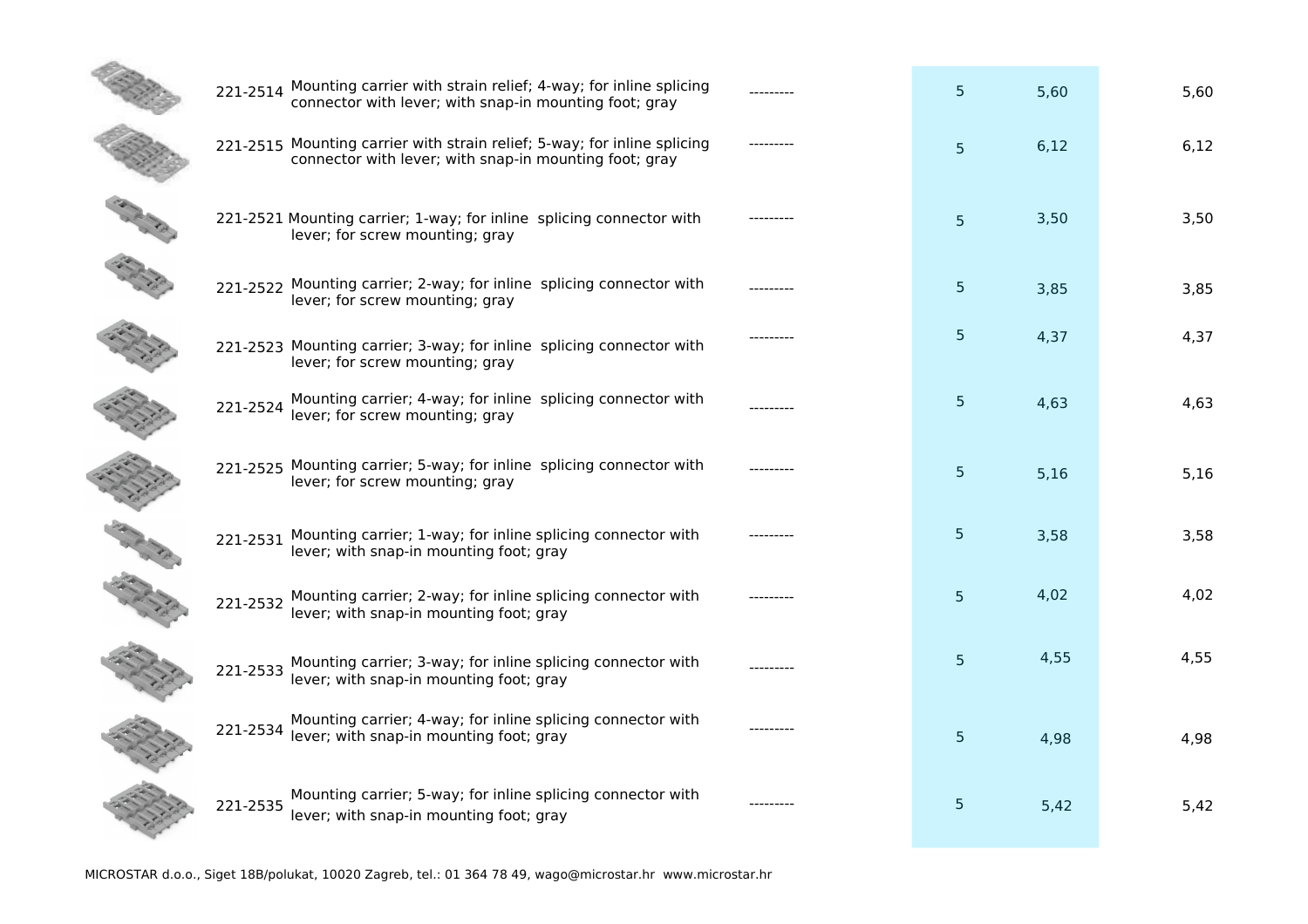|         | 224-101 Power supply connector; 105 °C; gray                                                                                                                                                   | $1 - 2.5$ (puna)<br>$0.5 - 2.5$ (licnasta) | 100  | 1,31 | 1,31 |
|---------|------------------------------------------------------------------------------------------------------------------------------------------------------------------------------------------------|--------------------------------------------|------|------|------|
| 224-104 | Power supply connector; 120 °C; black                                                                                                                                                          | $1 - 2.5$ (puna)<br>$0.5 - 2.5$ (licnasta) | 100  | 1,66 | 1,66 |
|         | 224-112 Power supply connector; 105 °C; white                                                                                                                                                  | $1 - 2.5$ (puna)<br>$0.5 - 2.5$ (licnasta) | 100  | 1,40 | 1,40 |
|         | 224-114 Power supply connector; 120 °C; black                                                                                                                                                  | $1 - 2.5$ (puna)<br>$0.5 - 2.5$ (licnasta) | 100  | 1,92 | 1,92 |
|         | 224-201 Power supply connector; gray                                                                                                                                                           | $1 - 2.5$ (puna)<br>$0.5 - 2.5$ (licnasta) | 50   | 3,23 | 3,23 |
| 243-112 | Mounting carrier; for 4 connectors; 243 Series;<br>for DIN-35 rail mounting/screw mounting; orange                                                                                             | ---------                                  | 100  | 1,49 | 2,27 |
| 243-113 | Mounting carrier; for 6 connectors; 243 Series;<br>for DIN-35 rail mounting/screw mounting; orange                                                                                             | ---------                                  | 100  | 1,66 | 2,40 |
| 243-144 | MICRO PUSH WIRE® connector for junction boxes;<br>for solid conductors; 0.8 mm Ø; 4-conductor;<br>transparent housing; light gray cover; Surrounding<br>air temperature: max 60°C; transparent | $Ø$ 0.4 - 0.5 mm<br>(puna)                 | 1000 | 0,96 | 1,49 |
| 243-204 | MICRO PUSH WIRE® connector for junction boxes;<br>for solid conductors; 0.8 mm Ø; 4-conductor; dark<br>gray housing; light gray cover; Surrounding air<br>temperature: max 60°C; dark gray     | $Ø$ 0.6 - 0.8 mm<br>(puna)                 | 1000 | 0,96 | 1,49 |
| 243-208 | MICRO PUSH WIRE® connector for junction boxes;<br>for solid conductors; 0.8 mm Ø; 8-conductor; dark<br>gray housing; light gray cover; Surrounding air<br>temperature: max 60°C; dark gray     | $Ø$ 0.6 - 0.8 mm<br>(puna)                 | 500  | 1,57 | 2,27 |
| 243-304 | MICRO PUSH WIRE® connector for junction boxes; for solid<br>conductors; 0.8 mm Ø; 4-conductor; light gray housing; light<br>gray cover; Surrounding air temperature: max 60°C; light gray      | $Ø$ 0.6 - 0.8 mm<br>(puna)                 | 1000 | 0,96 | 1,49 |
| 243-308 | MICRO PUSH WIRE® connector for junction boxes; for solid<br>conductors; 0.8 mm Ø; 8-conductor; light gray housing; light<br>gray cover; Surrounding air temperature: max 60°C; light gray      | $\varnothing$ 0.6 – 0.8 mm<br>(puna)       | 500  | 1,57 | 2,27 |

MICROSTAR d.o.o., Siget 18B/polukat, 10020 Zagreb, tel.: 01 364 78 49, wago@microstar.hr www.microstar.hr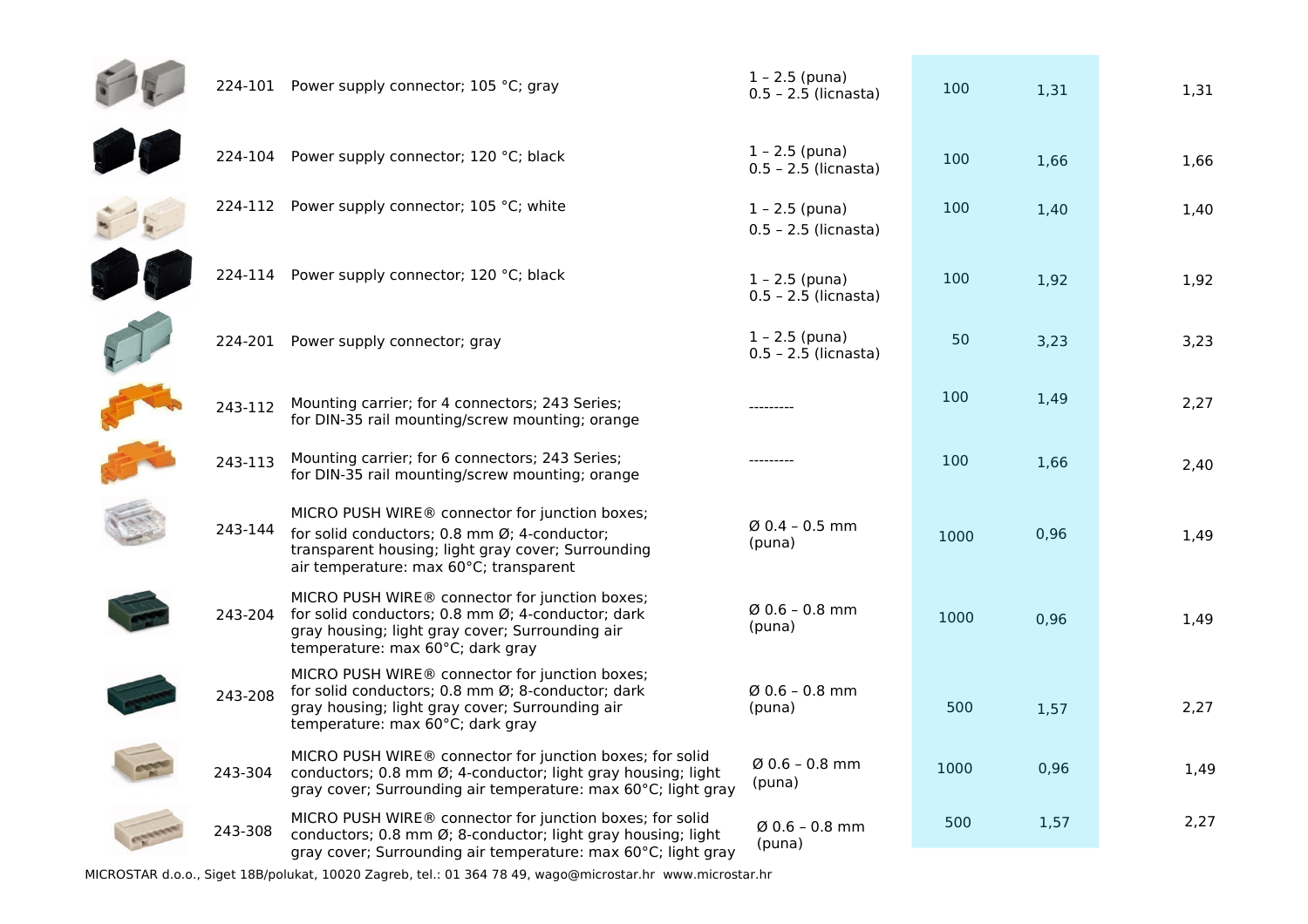|          | MICRO PUSH WIRE® connector for junction boxes; for solid<br>243-504 conductors; 0.8 mm Ø; 4-conductor; light gray cover;<br>Surrounding air temperature: max 60°C; yellow                            | $Ø$ 0.6 - 0.8 mm<br>(puna) | 1000 | 0,96 | 1,49 |
|----------|------------------------------------------------------------------------------------------------------------------------------------------------------------------------------------------------------|----------------------------|------|------|------|
| 243-508  | MICRO PUSH WIRE® connector for junction boxes; for solid<br>conductors; 0.8 mm Ø; 8-conductor; light gray cover;<br>Surrounding air temperature: max 60°C; yellow                                    | $Ø$ 0.6 - 0.8 mm<br>(puna) | 500  | 1,57 | 2,27 |
|          | 243-804 MICRO PUSH WIRE® connector for junction boxes; for solid<br>conductors; 0.8 mm Ø; 4-conductor; light gray cover;<br>Surrounding air temperature: max 60°C; red                               | $Ø$ 0.6 - 0.8 mm<br>(puna) | 100  | 0,96 | 1,49 |
| 243-808  | MICRO PUSH WIRE® connector for junction boxes; for solid<br>conductors; 0.8 mm Ø; 8-conductor; light gray cover;<br>Surrounding air temperature: max 60°C; red                                       | $Ø$ 0.6 - 0.8 mm<br>(puna) | 500  | 1,57 | 2,27 |
| 2273-202 | COMPACT splicing connector; for solid conductors;<br>max. 2.5 mm <sup>2</sup> ;2-conductor; transparent housing; white cover;<br>Surrounding air temperature: max 60°C (T60); transparent            | $0.5 - 2.5$ (puna)         | 1000 | 0,61 | 0,87 |
|          | COMPACT splicing connector; for solid conductors;<br>2273-203 max. 2.5 mm <sup>2</sup> ; 3-conductor; transparent housing; orange<br>cover; Surrounding air temperature: max 60°C (T60); transparent | $0.5 - 2.5$ (puna)         | 1000 | 0,70 | 0,96 |
| 2273-204 | COMPACT splicing connector; for solid conductors;<br>max. 2.5 mm <sup>2</sup> ; 4-conductor; transparent housing; red cover;<br>Surrounding air temperature: max 60°C (T60); transparent             | $0.5 - 2.5$ (puna)         | 1000 | 0,87 | 1,40 |
| 2273-205 | COMPACT splicing connector; for solid conductors; max.<br>2.5 mm <sup>2</sup> ; 5-conductor; transparent housing; yellow cover;<br>Surrounding air temperature: max 60°C (T60); transparent          | $0.5 - 2.5$ (puna)         | 1000 | 0,96 | 1,49 |
| 2273-208 | COMPACT splicing connector; for solid conductors; max.<br>2.5 mm <sup>2</sup> ; 8-conductor; transparent housing; light gray cover;<br>Surrounding air temperature: max 60°C (T60); transparent      | $0.5 - 2.5$ (puna)         | 500  | 1,57 | 2,27 |
|          | 2273-500 Mounting carrier; for single- and double-row con.; 2273 Series;<br>for DIN-35 rail mounting/screw mounting; orange                                                                          |                            | 100  | 3,41 | 4,81 |
|          | PUSH WIRE® connector for junction boxes; for solid conductors;<br>773-602 max. 4 mm <sup>2</sup> ; 2-conductor; Brown clear housing; white cover;<br>Surrounding air temperature: max 60°C           | $1.5 - 4$ (puna)           | 1000 | 1,14 | 1,66 |
| 773-604  | PUSH WIRE® connector for junction boxes; for solid conductors;<br>max. 4 mm <sup>2</sup> ; 4-conductor; Brown clear housing; red cover;<br>Surrounding air temperature: max 60°C                     | $1.5 - 4$ (puna)           | 1000 | 1,66 | 2,45 |
|          | 773-606 PUSH WIRE® connector for junction boxes; for solid conductors;<br>max. 4 mm <sup>2</sup> ; 6-conductor; Brown clear housing; brown cover;<br>Surrounding air temperature: max 60°C           | $1.5 - 4$ (puna)           | 500  | 2,10 | 3,06 |

MICROSTAR d.o.o., Siget 18B/polukat, 10020 Zagreb, tel.: 01 364 78 49, wago@microstar.hr www.microstar.hr